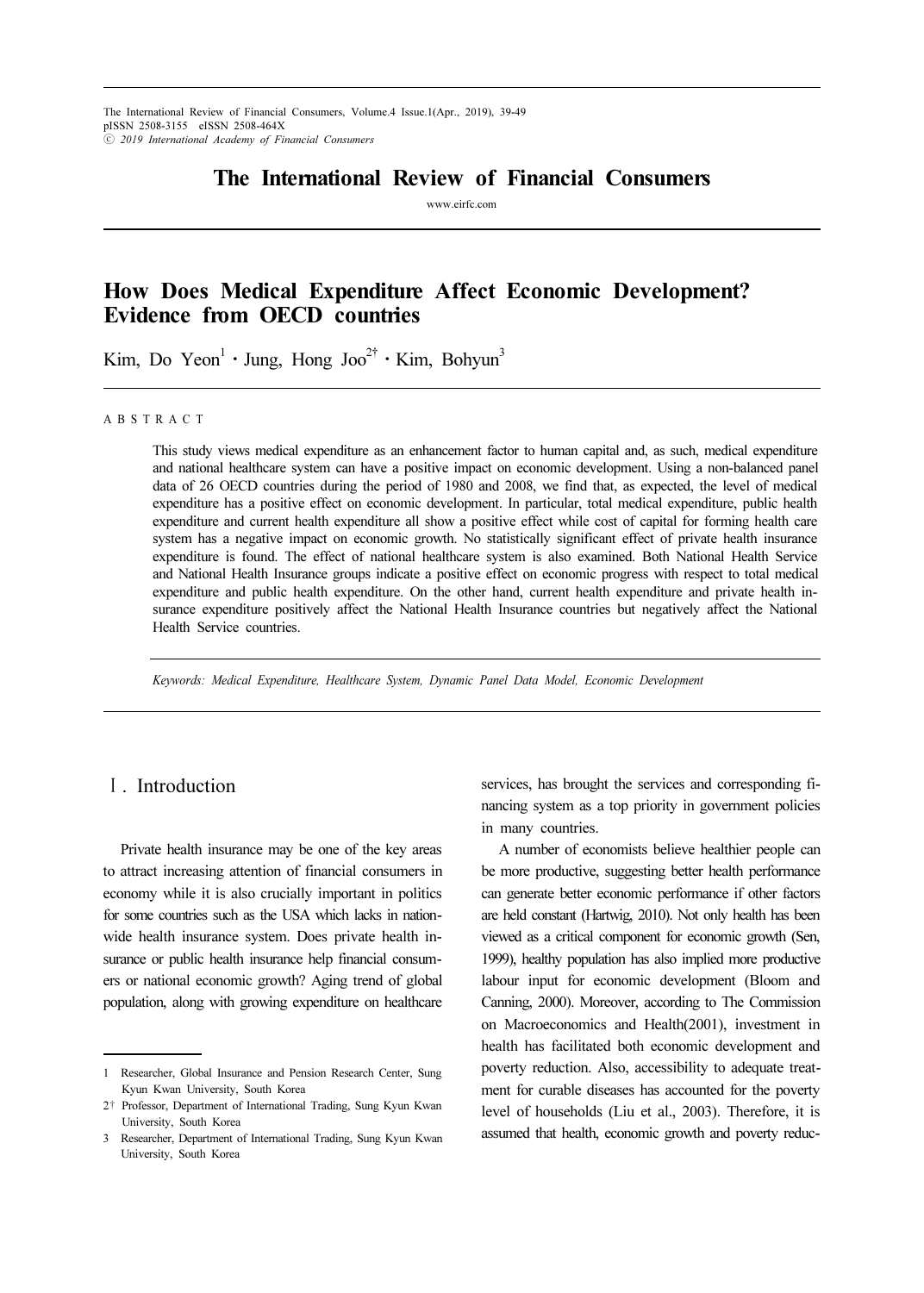tion are closely linked.

Furthermore, healthcare has improved economic growth as well as health itself (Roberts et al., 2004). Healthcare service includes both consumption and investment elements. Previously, healthcare service was perceived as consumption goods needed for better quality of life. As economic theories evolved, health and education have become recognised as human capital, which allows to evaluate healthcare service as investment goods that secure quality of labour and productivity (Kim et al., 2012).

Since Schultz(1961) first recognised health as human capital, a series of previous studies have reviewed the connection between health and economy which is discussed in the following section. Based on the previous literature, this study considers medical expenditure as human capital and explores the effect of medical expenditure and national healthcare system on economic growth. Using dynamic panel data of 26 OECD countries, System GMM is estimated to examine how different structures of healthcare spending and national healthcare system affect economic growth.

### Ⅱ. Literature Review

Since Schultz(1961) first referred health as human capital, a number of authors have viewed health as a vital factor for future productivity. Mankiw, Romer and Weil(1992) explored the impact of savings, education and population growth on countries' income using Augmented Solow Model, which further considered human capital in Solow Model. Barro(1997) and Gemmell(1996) stated health positively affected economic growth. Besides, Knowles and Owen(1995) revealed the relationship among health, education and economic growth, which greatly influenced the future studies.

Initially, health was measured only by life expectancy that was inclined to indicate a positive effect on GDP per capita in general (Knowles and Owen, 1995; Bloom et al., 2001; McDonald and Roberts, 2002; Li and Huang, 2010). However, with MRW model applied for 84 countries, Knowles and Owen(1995) explained the effect was more appealing in low-income countries even though life expectancy generally showed a positive relationship with economic growth.

Recently, a variety of proxies for health capital have been introduced. For example, McDonald and Roberts(2002) applied infant mortality and life expectancy as health variables of 5 yearly averages for 77 countries (22 OECD countries, 55 low-income countries(excluding OECD countries), 39 low-income countries (excluding South American Countries)). The result implied health had a positive impact on low-income countries, whereas no significant effect was discovered in OECD countries.

Also, Li and Huang(2010) employed life expectancy and mortality as proxies for health for Southern Asian countries between 1961 and 2007. In their MRW model, health and eduction were shown as critical factors for economic growth even after Asian Financial Crisis. Moreover, health suggested a stronger statistical significance than education. Adult survival rate as a proxy for health was also adopted. Using the survival rate, Bhargava et al.(2001) and Jamison et al.(2005) explained health positively influenced economic growth.

Li and Huang(2009) additionally considered healthcare environment for 28 cities in China during the period of 1978 and 2006 to probe the connection among health, education and economy. China is a developing country, for fundamental education is critical. Therefore, the number of primary school students per teacher was defined as education capital. Besides, the ratio of population with or above secondary education was also considered. As for health capital, the number of beds and doctors every population of 10,000 was used. The empirical result explained health had a positive nexus with economic growth. When both education and health capital were jointly examined, the effect was somewhat identical to a certain degree but education capital showed a stronger significance than health capital.

In recent studies, scholars such as Heshimati(2001), Gyimah-Brempong and Wilson(2004), Rivera and Currais (2004) and Hartwig(2010) introduced medical expenditure as health capital. Interestingly enough, each of the results varied. Heshimati(2001) investigated the causality between GDP and medical expenditure. Using data from OECD for the period of 1970 and 1992 for the estimation of Augmented MRW model, he suggested medical expenditure caused a positive effect on economic growth.

Gyimah-Brempong and Wilson(2004) explored the relationship between health and economy to analyse the different effects between developing countries and developed countries. Through the estimation of GMM model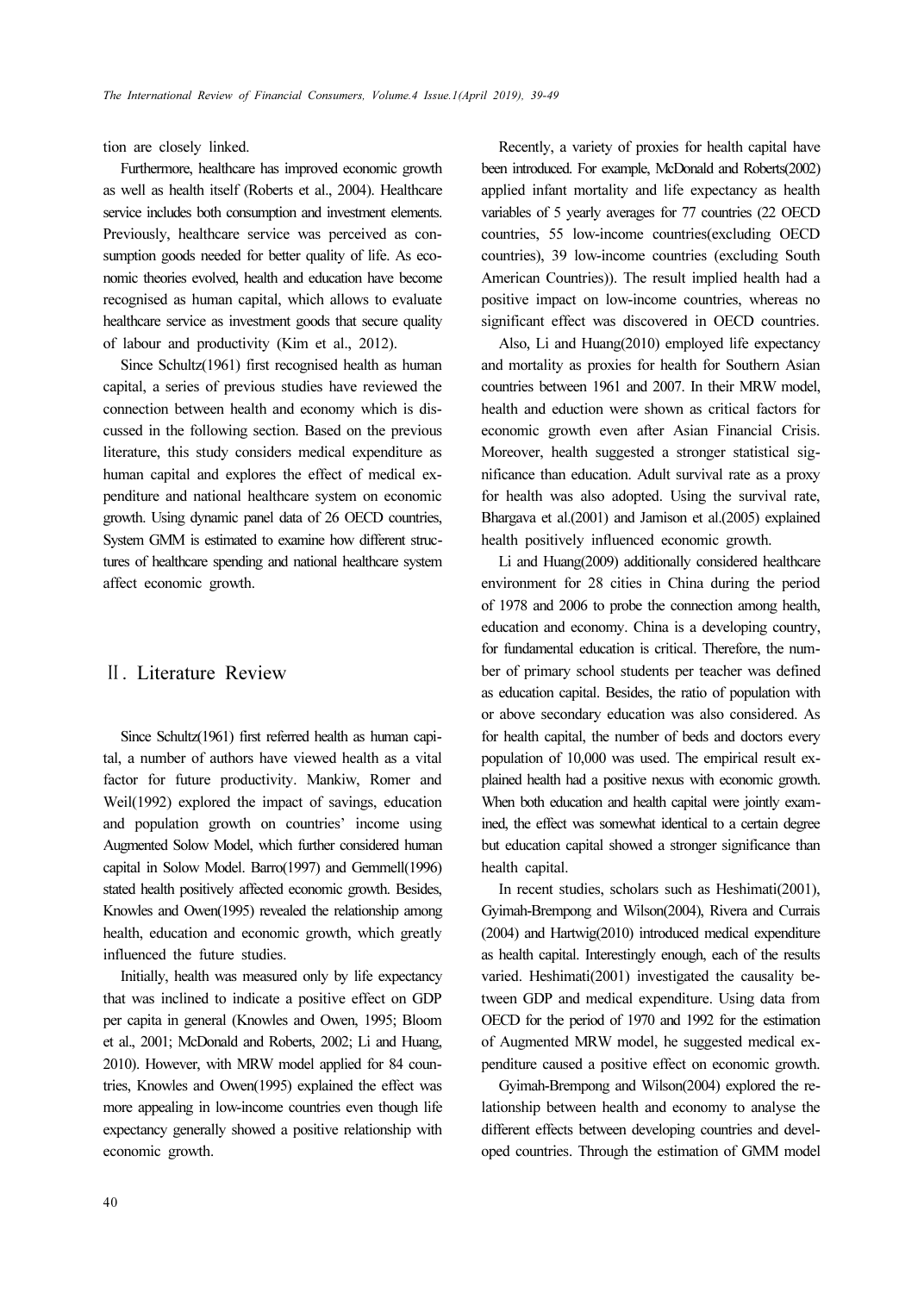based on dynamic panel data of 4 yearly averages for the period of 1961 and 1995, health capital both in OECD countries and sub-Saharan African countries evidenced its positive impact on GDP per capita.

On the other hand, Hartwig(2010) revisited the connection between medical expenditure and economic development using data of 21 OECD countries between 1970 and 2005. Various models were estimated such as OLS, Arellano-Bond one-step GMM and Arellano-Bond two-step GMM. The results indicated health capital had an inverse relationship with long-term economic progress.

While health capital has certainly showed a positive impact on GDP in poor countries, the results on the relationship have differed in rich countries(Weil, 2007). For instance, Heshimati(2001) Rivera and Currais(1999a, 1999b, 2003) proffered that increasing medical expenditure improved productivity among OECD countries. Conversely, Hartwig(2010) argued there was no relationship between health capital and economic growth in developed countries. Similarly, Knowles and Owen(1995), McDonald and Roberts (2002) rejected the hypothesis that life expectancy promoted productivity in rich countries. Bhargava et al.(2001) proved that adult mortality had a negative impact on economic growth especially in the United States, France and Switzerland.

Furthermore, it is crucial to question the impact of public healthcare system on economic growth. Rivera and Currais(2004) surveyed the impact of public medical expenditure on productivity in 17 cities of Spain. The research witnessed there was a positive connection between the two factors. However, when the public health expenditure was split into two groups, i.e. current health expenditure and health capital formation cost, current health expenditure showed a positive effect on economic growth while health capital formation cost did not indicate any relationship.

Also, it should be addressed that the role of private health insurance is as much important as public healthcare system. Insurance essentially provides protection for risks, which can not only directly influence national income but also indirectly contribute to both increase and stability in income. In addition, insurance has facilitated households' spending and employment, which effectively increases national income. In particular, life and healthcare insurance can play a significant role in national wealth by fostering firms' production activities(Jung et al., 2000). Even so, little research has been conducted to define the macro effect of private health insurance as each country has different standards in the private sector. Nam(2006) probed the relation between insurance industry and economic development among 16 countries with GDP per capita being over USD 20,000. Gross written insurance was used as a proxy for each insurance industry. Impulse Reaction Analysis and ANOVA were carried out, which proved that insurance industry promoted economic growth. Also, it explained that insurance produced stablising effect for inflation and employment.

Finally, Propper(2000), Gruber and Simon(2008) identified the relationship between public and private healthcare expenditure. Applying the UK Households panel data from 1991 to 2000, Propper(2000) revealed private healthcare sector played a complimentary role in public healthcare sector. Gruber and Simon(2008) analysed the effect of expanded coverages of Medicaid and Medicare on private insurance sector. The result suggested there was a crowding-out effect between the two healthcare systems.

Based on the previous literature, this study aims to address the effect of health on economic growth among OECD countries. As previously mentioned, health capital was measured by various proxies. In this study, medical expenditure is employed to explore its effect on economic growth. Different types of medical expenditure on economy are considered as well. Table 1 summarises the previous studies on the relationship between health capital and economic development.

## Ⅲ. Research Methodology and Data

#### A. Research Methodology

This study imitates Knowles and Owen(1995)'s approach, which includes both education and health as human capital in neoclassical growth model that was first proposed by Solow in 1956. Also, dynamic panel data is employed to conduct the analysis.

Although static panel data model can reflect unique traits of each data due to individual-specific effects, it excludes time-series effect of dependant variables as it can not consider internal factor of dependant variables. Dynamic panel data model overcomes such limitation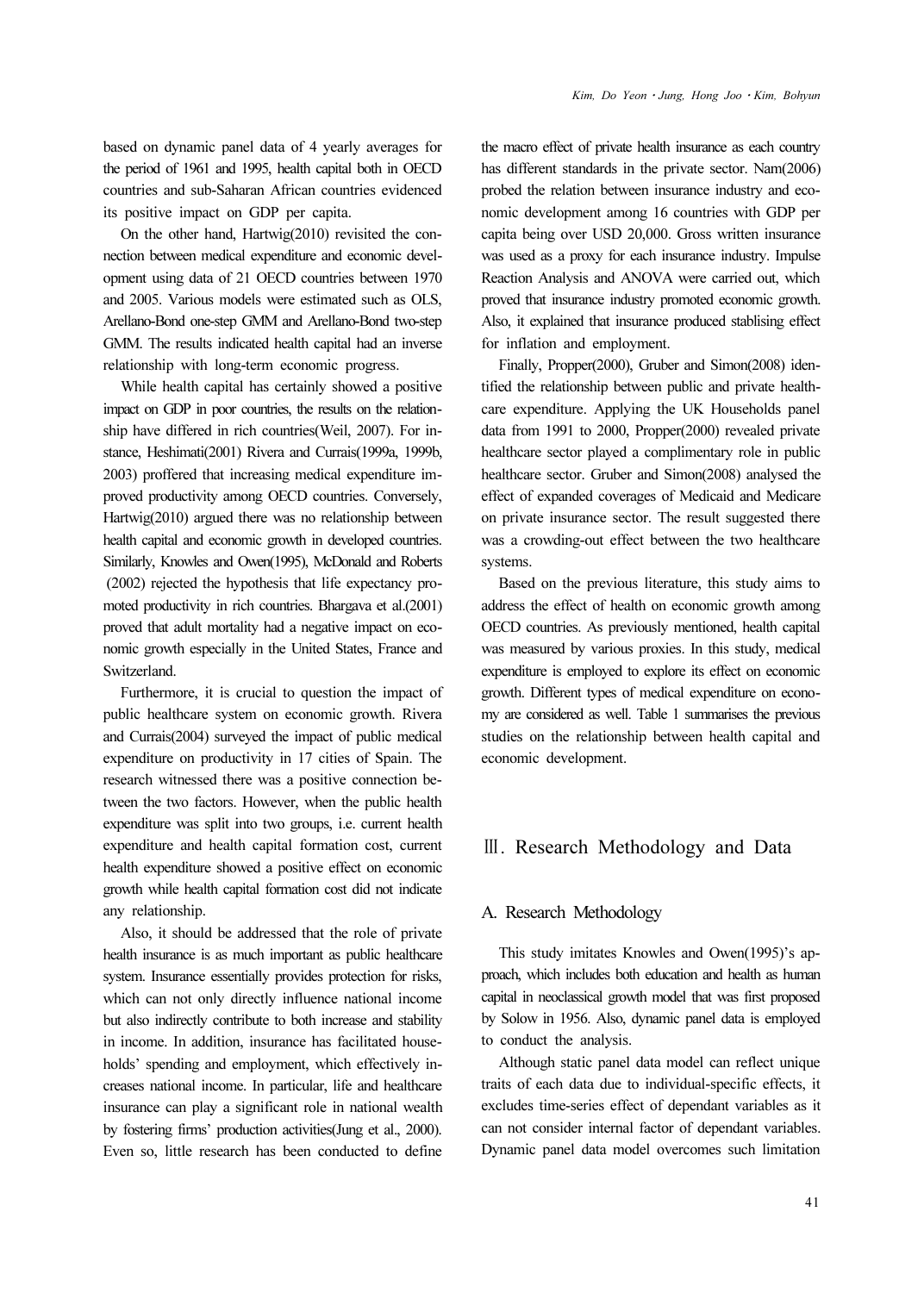| Researcher(s)                         | Proxy for Economic Development Proxy for Health Capital |                                                  | Countries/Period                                                                  | Result                              |
|---------------------------------------|---------------------------------------------------------|--------------------------------------------------|-----------------------------------------------------------------------------------|-------------------------------------|
| (1995)                                | Barro & Sala-i-Martin GDP per capita growth rates       | Life expectancy                                  | 134 countries/<br>1965-1985                                                       | $0.046^{\ast}$ -0.082 $^{\ast}$     |
| Knowles & Owen<br>(1995)              | GDP per worker                                          | 80-Life expectancy                               | 84 countries/<br>1960-1985                                                        | $0.342 - 0.381$                     |
| Rivera & Currais<br>(1999a)           | GDP per worker                                          | Medical expenditure<br>/GDP                      | OECD countries/<br>1960-1990                                                      | $0.22^{\ast}$ -0.33 $^{\ast}$       |
| Rivera & Currais<br>(1999b)           | GDP per worker                                          | Medical expenditure<br>/GDP                      | OECD countries/<br>1960-1990                                                      | $0.21^{\degree}$ -0.22 $^{\degree}$ |
| Bloom et al.<br>(2001)                | GDP per capita growth rates                             | Life expectancy                                  | 104 countries/<br>1960-1990                                                       | $0.04*$                             |
| Bhargava et al.<br>(2001)             | GDP per capita growth rates                             | Adult survival rate                              | 73-92 countries/<br>1965-1990                                                     | $0.181 - 0.358$                     |
| Heshimati<br>(2001)                   | GDP per worker                                          | Medical expenditure<br>per capita                | 22 OECD countries/<br>1970-1992                                                   | 0.175                               |
| McDonald & Roberts<br>(2002)          | GDP per worker                                          | 80-Life expectancy                               | 77 countries/<br>1960-1989                                                        | $-0.006 - 0.12$ <sup>*</sup>        |
| Rivera & Currais<br>(2003)            | GDP per worker                                          | Medical expenditure<br>/GDP                      | OECD countries/<br>1960-2000                                                      | $0.18^{\ast}$ -0.26 <sup>*</sup>    |
| Rivera & Currais<br>(2004)            | GDP per worker growth rates                             | Public medical<br>expenditure                    | 17 cities of Spain/<br>1973-1993                                                  | $0.13*$                             |
| Gyimah-Brempong<br>& Wilson<br>(2004) | GDP per capita growth rates                             | Medical expenditure<br>/GDP, Child Mortality,    | 22 OECD countries,<br>21Sub-Saharan African<br>countries/<br>1961-1995, 1975-1994 | $0.0493 - 0.0907$                   |
| Jamison et al.<br>(2005)              | GDP per capita                                          | Adult survival rate                              | 53 countries/<br>1965-1990                                                        | $0.50^*$                            |
| Li & Huang<br>(2009)                  | real GDP per capita                                     | the no. of beds and<br>doctors per 10,000 people | 28 cities of China<br>1978-2005                                                   | $0.12^{\ast}$ -0.55 $^{\ast}$       |
| Li & Huang<br>(2010)                  | real GDP per capita                                     | Life expectancy,<br>Mortality                    | 10 South Asian countries/<br>1961-2007                                            | $0.62^{\degree}$ -0.91 <sup>*</sup> |
| Hartwig<br>(2010)                     | real GDP per capita                                     | Real medical expenditure<br>per capita           | 21 OECD countries/<br>1970-2005                                                   | $-0.124(-0.210)$                    |

Table 1. Previous Studies on the Relationship between Health Capital and Economic Development

Note: \* denotes statistical significance.

by considering lagged dependant variables in static panel data model. According to Hsiao(1986), the equation of dynamic panel data model that dependant variables follow a first-order auto regression can be constructed as follows:

$$
Y_{it}=\alpha+\gamma Y_{it-1}+\beta X_{it}+\epsilon_{it},\ \ \epsilon_{it}=u_i+e_{it}
$$

 $Y_{it}$  stands for dependant variables observed in country i of year t;  $X_{it}$  independent variables;  $\alpha$  constant;  $u_i$ individual effects; and  $e_{it}$  errors. In relation to static dynamic panel data model,  $X_{it}$  and  $u_i$  can have correlations, which is not seen as critical in dynamic panel data model. However, it is particularly vital to verify the correlations between  $Y_{it}$  and  $u_i$  when estimating GMM

because the correlations can still exist even after difference, i.e.  $\Delta Y_{it} = Y_{it} - Y_{it-1}$  and  $\Delta u_{it} = u_{it} - u_{it-1}$ . For this reason, Arellano and Bond(1991) used lagged variables as instrument variables. As such, in the first difference of regression equation, lagged independent variables in level are used as instrument variables, while in the level of regression equation, lagged independent variables in first difference are used as instrument variables.

The following is the panel data linear regression model for the analysis of the relationship between medical expenditure and economic growth:

$$
\begin{array}{l} \ln GDP=\alpha +\beta _{1} {\ln GDP_{-1}}+\beta _{2} {\ln HE}+\beta _{3} {\ln PEE}\\+\beta _{4} {\ln TI}+\beta _{5} {\ln \left( n+g+\delta \right)}+u_{i}+e \end{array}
$$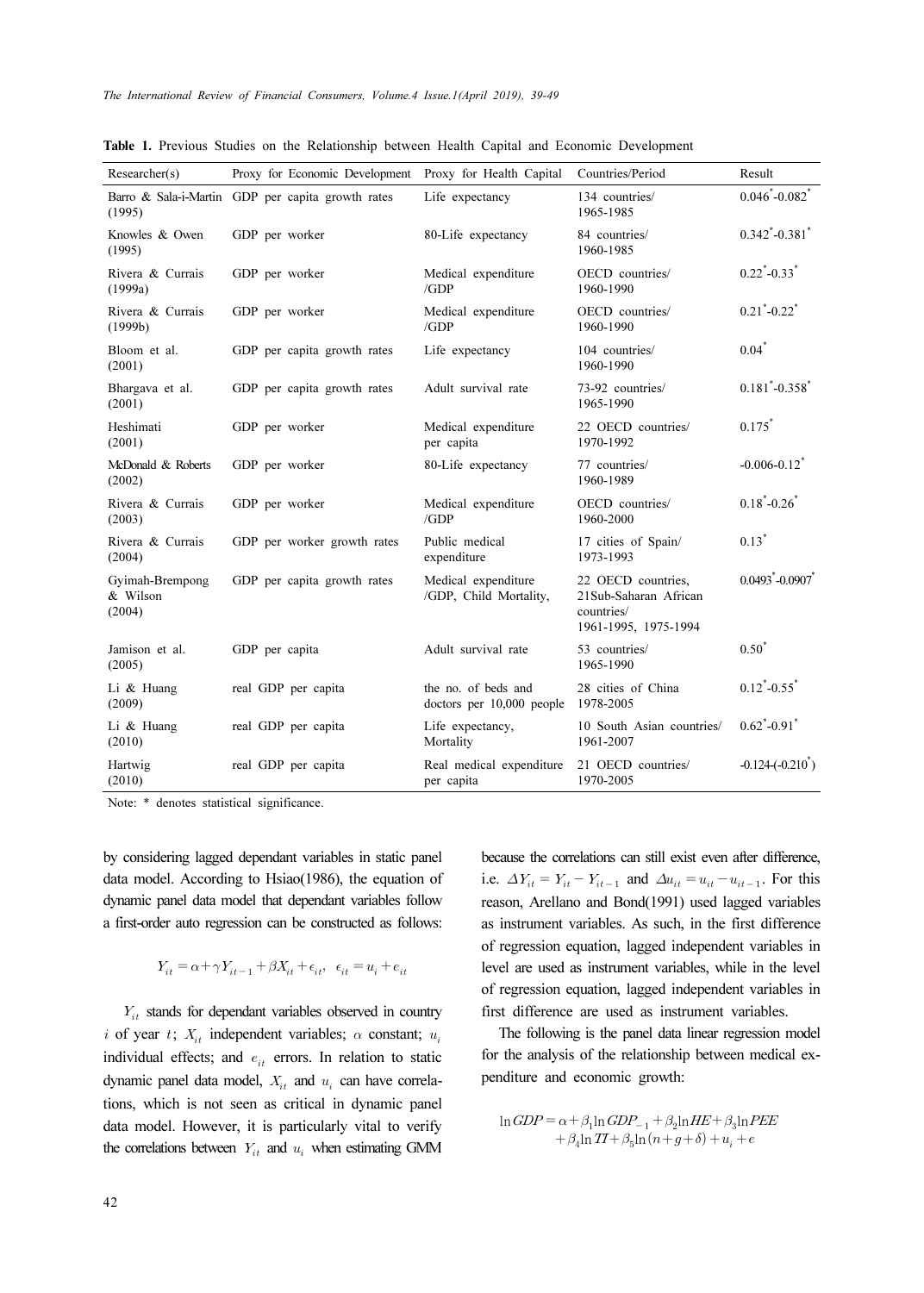In the equation,  $GDP$  indicates real GDP per capita (US\$ PPP);  $HE$  total medical expenditure per capita (US\$ PPP); *PEE* gross enrollment ratio (primary and secondary school combined); TI total investment rate (as a percentage of GDP);  $n+g+\delta^1$  workforce growth. It is noted that medical expenditure is divided into several types - total medical expenditure, public health expenditure, health capital formation cost, current health expenditure and private health insurance expenditure so that each of the effects on GDP can be estimated.<sup>2</sup>

#### B. Data and Variables

This study explores how medical expenditure influences economic development3. For the analysis, unbalanced panel data from 26 OECD countries during the period of 1980 and 2008 is used.45 Only 5 countries including Finland, South Korea, Spain and etc. have the complete data set for the observation period. Having said that, various countries are still considered in spite of inconsistent observation periods. In addition, the effect of different national healthcare systems is also examined. Broadly, there are two types of healthcare systems: National Health Service and National Insurance Service. Countries that provide healthcare through National Health Service include Australia, Canada, Denmark, Iceland, Ireland, Italy, New Zealand, Portugal, Sweden and the UK. Countries that provide healthcare through National Health Insurance include South Korea, Austria, Belgium, Czech Republic, Finland, France,

Greece, Hungary, Japan, Mexico, Netherlands, Norway, Poland, Spain and Switzerland. Unlike the past studies, the United States is excluded because it does not offer healthcare on a national basis for it may distort the result.

Real GDP per capita  $(GDP)$  is a dependant variable for economic growth, which is extracted from OECD and expressed in PPP6 terms. Various types of medical expenditure per capita are considered as health capital. By doing so, it can observe each of the different effects on economic growth: Total Medical Expenditure(*THE*), Public Health expenditure(PHE), Health Capital Formation Cost (PFHE), Current Health expenditure (PCHE), Private Health Insurance Expenditure (PIHE). Gross Enrollment Ratio ( $PEE$ ) substitutes for education capital. Finally, Total Investment rate(as a percentage of GDP)  $(TT)$  is also examined. Table 2 describes the definition of each variable and its sources.

#### C. Descriptive Statistics

Table 3 illustrates descriptive statistics of medical expenditure in OECD countries. The total data set consists of 664 observations from 26 OECD countries during the period of 1980 and 2008. As mentioned earlier, it is an unbalanced panel data of which observation periods are not completely consistent. As such, there exist some missing values and the observed values in each model are different.

With regard to national healthcare systems, 269 observations are produced from the National Health Service group while 395 observations from the National Health Insurance group. As shown in Table 4, the National Health Service group indicates slightly higher GDP per capita and Gini's coefficient. Also, they spend more on public health expenditure, while the National Health Insurance group spend more on private health insurance expenses. There is no substantial difference in health capital formation cost however, there exists a gap between the two groups in relation to current health expenditure.

<sup>&</sup>lt;sup>1</sup> ' $n + q + \delta$ ' accounts for the total value of population growth, technical growth and depreciation rate.  $q + \delta'$  is 0.05(5%) suggested by Mankiw et al.(1992)

<sup>2</sup> This study examines four different models. Each model considers different types of medical expenditure to analyse each of the effect, i.e. total medical expenditure, public health expenditure, health capital formation cost, current health expenditure and private health insurance expenditure.

<sup>3</sup> Stata 11.0 is used for the data analysis.

<sup>4</sup> Balanced panel data for the period of 1999 and 2008 is also examined, including 13 countries of Australia, Ireland, Italy, Portugal, Austria, Finland, France, Germany, Hungry, Japan, South Korea, Mexico and Spain. This is to address the recent impact of increasing medical expenditure on economy, which is mainly due to the rising number of elderly population and advance in technology. It can provide a supplementary explanation for the empirical results.

<sup>5</sup> Hsiao(2000) explained sorting countries by income allows to analyse the relationship between health and economy in a more efficient manner as it allows us to easily identify different healthcare systems, the size of the healthcare funds and financial risks arising from unhealthy population.

<sup>6</sup> Since every country has a different purchasing power for one US dollar, it may lead to distort the comparative results. In order to overcome the limitation, PPP is applied, which provides information on what one US dollar can buy in different countries by considering the price level of each country. PPP herein stands for Purchasing Power Parity(Henderson, 2009).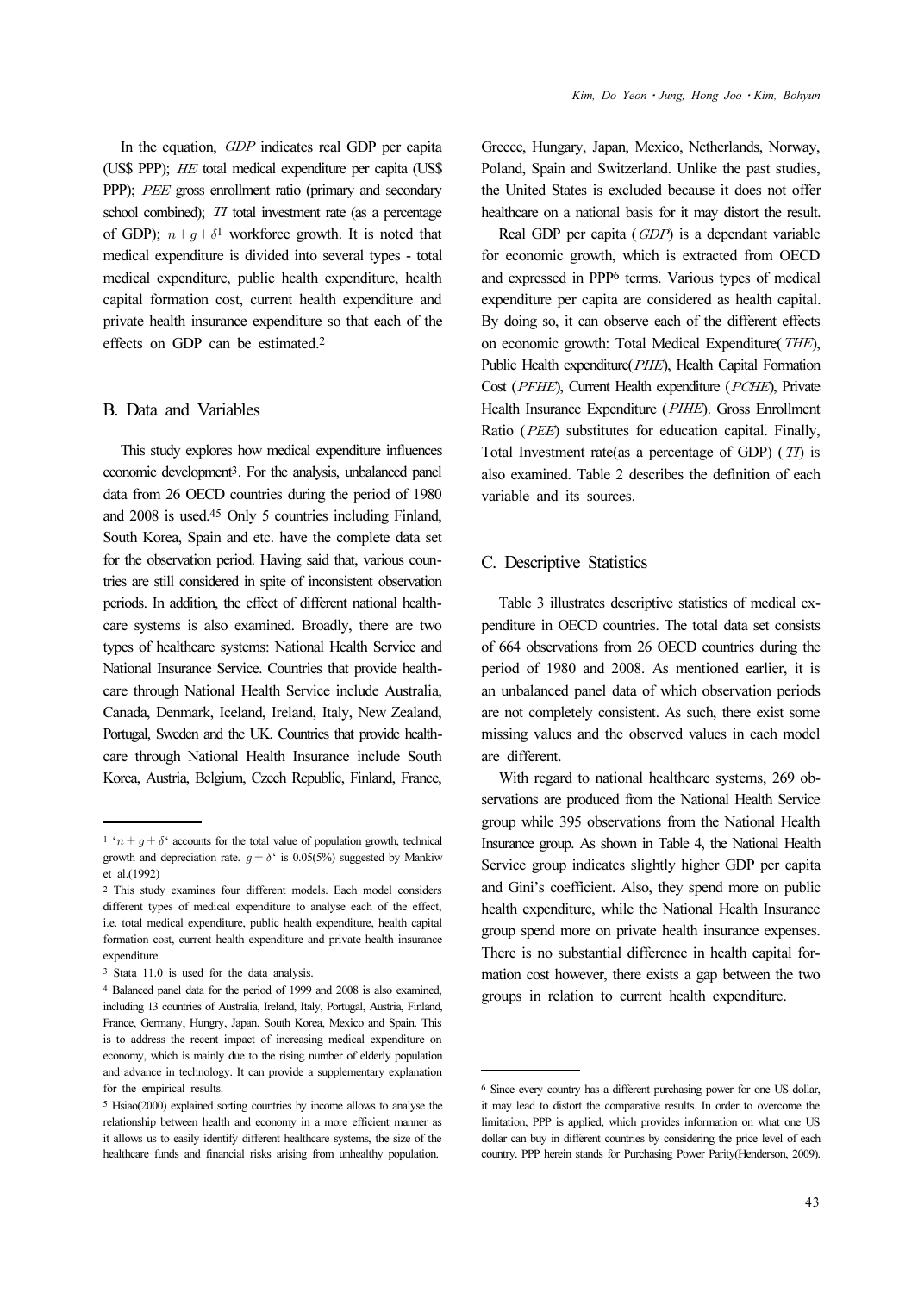| Variables   | <b>Definition</b>                                          | Source(s)              |
|-------------|------------------------------------------------------------|------------------------|
| GDP         | Real GDP per capita (US\$ PPP)                             | <b>OECD</b> statistics |
| <b>THE</b>  | Total Medical Expenditure per capita (US\$ PPP)            | <b>OECD</b> statistics |
| PHE         | Public Health Expenditure per capita (US\$ PPP)            | <b>OECD</b> statistics |
| <b>PFHE</b> | Health Capital Formation Cost per capita (US\$ PPP)        | <b>OECD</b> statistics |
| <b>PCHE</b> | Current Health Expenditure per capita (US\$ PPP)           | <b>OECD</b> statistics |
| <b>PIHE</b> | Private Health Insurance Expenditure per capita (US\$ PPP) | <b>OECD</b> statistics |
| PEE         | Gross Enrollment Ratio (primary and secondary combined)    | World Bank Edstats     |
| TІ          | Total Investment Rate (as a percentage of GDP)             | <b>OECD</b> statistics |

Table 2. Definition of Variables and Sources

Table 3. Descriptive Statistics of Medical Expenditure in OECD countries

|             | NOB. | Mean     | S.D.     | Max.     | Min.     | Observation period <sup>1)</sup> |
|-------------|------|----------|----------|----------|----------|----------------------------------|
| GDP         | 664  | 52386.16 | 15010.06 | 95720.32 | 14105.08 | 1980-2008                        |
| <i>GINI</i> | 642  | 28.94    | 5.15     | 49.50    | 19.70    | 1980-2008                        |
| <b>THE</b>  | 662  | 1687.79  | 983.61   | 5229.80  | 88.70    | 1980-2008                        |
| PHE         | 639  | 1261.35  | 761.15   | 4408.40  | 19.10    | 1980-2008                        |
| <b>PFHE</b> | 512  | 58.31    | 43.20    | 273.00   | 2.20     | 1980-2008                        |
| <b>PCHE</b> | 512  | 1193.16  | 731.13   | 4151.00  | 16.50    | 1980-2008                        |
| <b>PIHE</b> | 387  | 110.6718 | 122.53   | 509.30   | 0.30     | 1980-2008                        |
| PEE         | 642  | 102.04   | 8.64     | 135.22   | 83.24    | 1980-2008                        |
| TI          | 664  | 22.71    | 5.42     | 47.79    | 10.39    | 1980-2008                        |

Notes: 1) Different observation period is acquired for each country and model.

2) The statistic value of  $PHE$  is from Model 2;  $PFHE$  and  $PCHE$  Model 3; and PIHE Model 4. And the rest is from Model 1.

Table 4. Descriptive Statistics of Medical Expenditure in Different National Healthcare Systems

|             | <b>NHS</b> |          |          | <b>NHI</b> |      |          |          |          |
|-------------|------------|----------|----------|------------|------|----------|----------|----------|
|             | NOB.       | Mean     | Max.     | Min.       | NOB. | Mean     | Max.     | Min.     |
| GDP         | 269        | 52888.97 | 23366.84 | 12437.92   | 395  | 52043.90 | 95719.40 | 14105.88 |
| <i>GINI</i> | 250        | 29.30    | 36.23    | 19.70      | 392  | 28.72    | 49.5     | 20.49    |
| <b>THE</b>  | 269        | 1761.15  | 4052.29  | 276.63     | 393  | 1637.58  | 5229.98  | 88.70    |
| <b>PHE</b>  | 269        | 1369.50  | 3430.84  | 177.71     | 370  | 1182.71  | 4408.59  | 19.10    |
| <b>PFHE</b> | 222        | 1.05     | 1.22     | 1.02       | 290  | 1.05     | 1.18     | 1.01     |
| <b>PCHE</b> | 222        | 1287.80  | 3268.14  | 162.59     | 290  | 1120.64  | 4151.45  | 16.50    |
| <b>PIHE</b> | 150        | 97.77    | 509.33   | .50        | 233  | 120.86   | 505.01   | .30      |
| <b>PEE</b>  | 256        | 103.12   | 131.61   | 83.23      | 386  | 101.32   | 135.21   | 83.62    |
| TІ          | 269        | 21.37    | 42.30    | 11.50      | 395  | 23.62    | 47.79    | 10.39    |
| PGRW        | 269        | .64      | 2.86     | $-.74$     | 395  | .53      | 26.45    | $-.83$   |
| GD          | 218        | 53.11    | 113.67   | 4.92       | 361  | 48.04    | 180.78   | 4.08     |

Notes: 1) Different observation period is acquired for each country and model.

2) The statistic value of  $PHE$  is from Model 2;  $PFHE$  and  $PCHE$  Model 3; and PIHE Model 4. And the rest is from Model 1.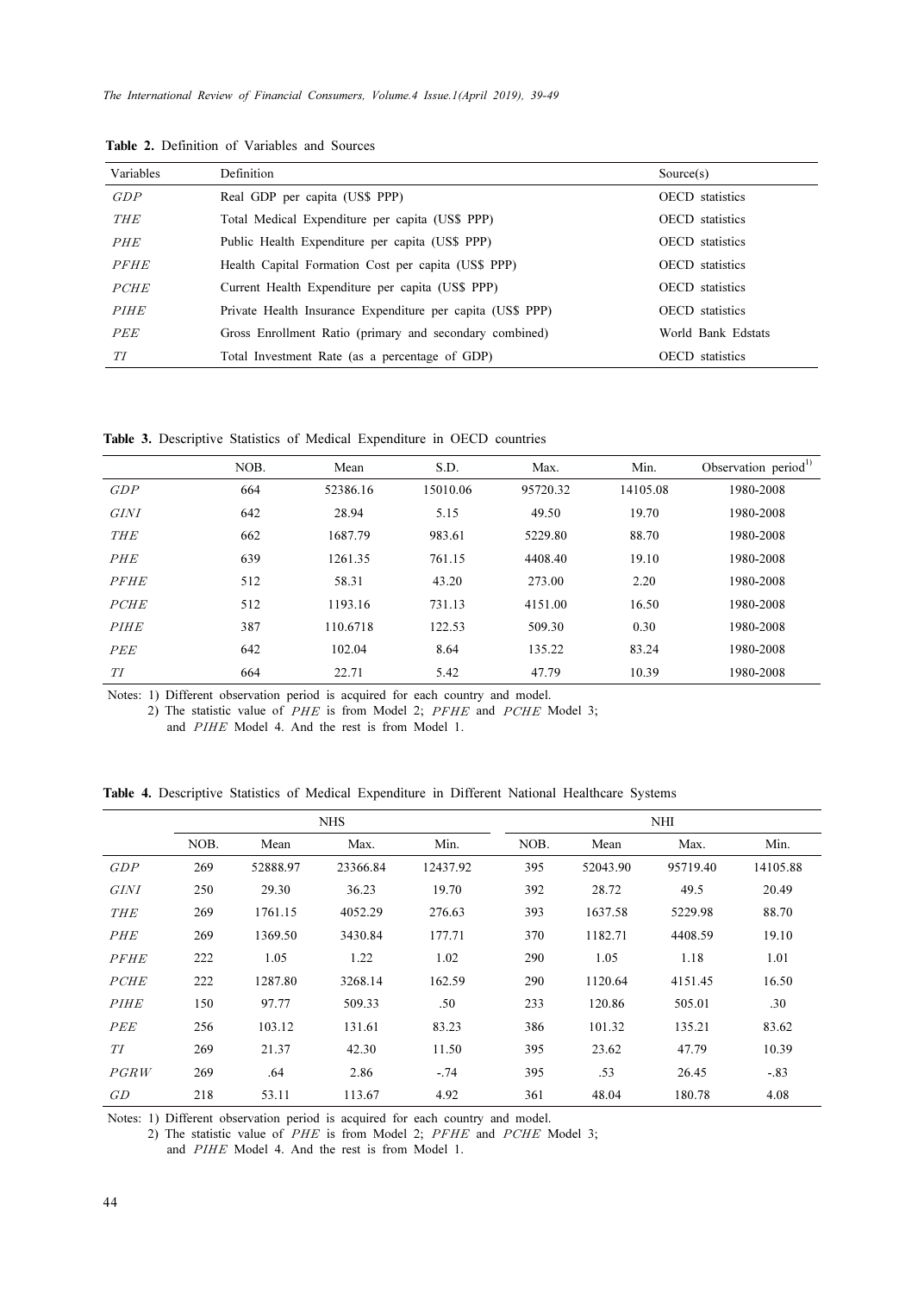## Ⅳ. Empirical Results

## A. The Effect of Total Medical Expenditure on Economic Development

Table 5. shows the estimated result of System GMM describing the effect of total medical expenditure on economic development. Given each country has different observation periods, four different models are applied-Model 1 only considers total medical expenditure; Model 2 public health expenditure only; Model 3 health capital formation cost and current health expenditure; and Model 4 current health expenditure and private health insurance expenditure.

All the models evidence total medical expenditure, public health expenditure and current health expenditure have a positive connection with GDP. However, health capital formulation cost negatively impacts on GDP. This indirectly implies the effect of healthcare infrastructure is not immediately reflected in the corresponding year. The effect of private health insurance expenditure has no statistically significance. Gross enrollment ratio and total investment rate positively affect GDP while workforce negatively affects GDP.

Autocorrelation of errors is verified by Arellano Bond test. The test results show  $e_{it}$  has a first-order autocorrelation. Also, Sargan test is carried out to test over-identifying restrictions. The test indicates p-value is nearly 0, which questions the fitness of model. However, it should be noted that Sargan test results do not necessarily mean instrument variables are not suitable as it can reject the null hypothesis that over-identifying restrictions are valid when the heteroskedasticity test shows a weak statistical power and the number of instrument variables is bigger than that of panel groups.

Table 6. shows the estimated result of System GMM using balanced panel data of 13 OECD countries for the period of 1999 and 2008. It examines the recent impact of sharp rise in medical expenditure on economic growth. Unlike the previous result from Table 5, increasing medical expenditure after 2000s has a negative impact on economic growth. Total medical expenditure, public health expenditure and current health expenditure have an inverse relationship with GDP. Due to the similar economic characteristics of OECD members, the similar patterns can be observed within the OECD countries.

|                        | (1)                            | (2)                            | (3)                            | (4)                            |
|------------------------|--------------------------------|--------------------------------|--------------------------------|--------------------------------|
| $GDP(t-1)$             | $.891$ *** $(.016)$            | $.875***$ $(.018)$             | $.844***$ $(.017)$             | $.923***$ $(.026)$             |
| <b>THE</b>             | $.025$ (.006)                  |                                |                                |                                |
| PHE                    |                                | $.027$ *** (.006)              |                                |                                |
| <b>PFHE</b>            |                                |                                | $-124^{\circ}$ (.065)          |                                |
| PCHE                   |                                |                                | $.032$ <sup>***</sup> (.006)   | $.011^*$ (.007)                |
| <b>PIHE</b>            |                                |                                |                                | $.0004$ $(.004)$               |
| PEE                    | $.089$ <sup>***</sup> $(.027)$ | $.114$ <sup>***</sup> (.029)   | $.113$ <sup>***</sup> (.025)   | $.102$ <sup>***</sup> $(.034)$ |
| T I                    | $.096$ <sup>***</sup> $(.009)$ | $.097$ <sup>***</sup> $(.009)$ | $.082$ <sup>***</sup> $(.009)$ | $.087$ $(.011)$                |
| $n+q+\delta$           | $-.126$ (.025)                 | $-.118$ $(.025)$               | $-.093$ <sup>***</sup> (.023)  | $-.110$ <sup>***</sup> (.029)  |
| constant               | $.227$ (.094)                  | $.238^{**}$ (.098)             | $.374$ <sup>***</sup> $(.085)$ | .095(.129)                     |
| number of obs.         | 617                            | 594                            | 476                            | 347                            |
| number of groups       | 26                             | 26                             | 23                             | 23                             |
| number of instruments  | 59                             | 59                             | 240                            | 158                            |
| Sargan test (p-value)  | .000                           | .000                           | .000                           | .000                           |
| $AR(1)$ test (p-value) | .002                           | .002                           | .005                           | .008                           |
| $AR(2)$ test (p-value) | .337                           | .280                           | .492                           | .906                           |

Table 5. The Effect of Total Medical Expenditure on Economic Development (1980-2008)

Notes: 1) \*\*\*\*, \*\* and \* denote significance at 1%, 5% and 10% levels.

2) figures in parenthesis indicate standard deviation.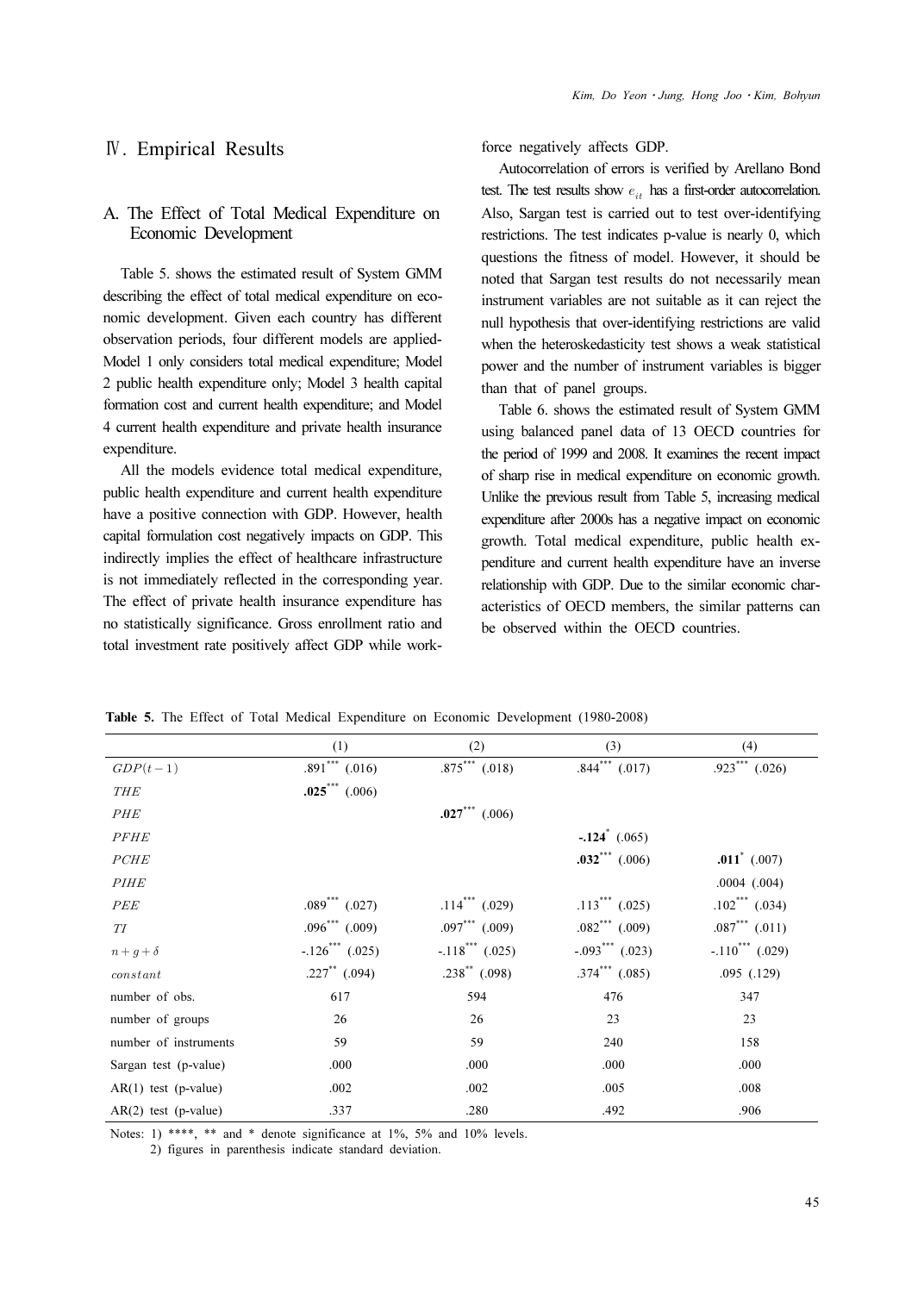|                        | (1)                           | (2)               | (3)                             | (4)                 |
|------------------------|-------------------------------|-------------------|---------------------------------|---------------------|
| $GDP(t-1)$             | $1.053***$ (.049)             | $1.057***$ (.061) | $1.062$ <sup>***</sup> $(.061)$ | $1.064***$ $(.065)$ |
| <b>THE</b>             | $-.044$ <sup>***</sup> (.017) |                   |                                 |                     |
| <i>PHE</i>             |                               | $-.040$ $(019)$   |                                 |                     |
| <b>PFHE</b>            |                               |                   | $.013$ $(.012)$                 |                     |
| <b>PCHE</b>            |                               |                   | $-.050$ $(.021)$                | $-.042$ $(.028)$    |
| <i>PIHE</i>            |                               |                   |                                 | $-.0003$ $(.010)$   |
| PEE                    | $-.051$ $(.118)$              | $-.042$ $(.118)$  | $-.049$ $(.118)$                | $-.040$ $(.119)$    |
| TI                     | $.152$ <sup>***</sup> (.038)  | $.144$ (.038)     | $.139$ <sup>***</sup> (.038)    | $.135***$ $(.039)$  |
| $n+q+\delta$           | $.068$ $(.050)$               | $.060$ $(.050)$   | $.053$ $(.049)$                 | $.058$ $(.052)$     |
| constant               | $-.257(.268)$                 | $-294$ $(.299)$   | $-.288$ $(.296)$                | $-.315$ $(.305)$    |
| number of obs.         | 117                           | 117               | 117                             | 117                 |
| number of groups       | 13                            | 13                | 13                              | 13                  |
| number of instruments  | 21                            | 21                | 22                              | 22                  |
| sargan test (p-value)  | .009                          | .004              | .001                            | .003                |
| $AR(1)$ test (p-value) | .100                          | .109              | .113                            | .110                |
| $AR(2)$ test (p-value) | .284                          | .286              | .283                            | .290                |

Table 6. The Effect of Total Medical Expenditure on Economic Development (1999-2008)

Notes: 1) \*\*\*, \*\* and \* denote significance at 1%, 5% and 10% levels. 2) figures in parenthesis indicate standard deviation.

## B. The Effect of National Healthcare System on Economic Development

Table 7 shows the effect of different national healthcare systems on economic development. Both National Health Service and National Health Insurance countries positively influence total medical expenditure and public healthcare expenditure. Only the countries with the National Health Insurance scheme show a positive effect on economic growth in relation to health capital formation cost, current expenditure and private health insurance expenditure. Gross enrollment rate has only a positive impact on the countries with the National Health Service while no significant result is found in the countries with the National Health Insurance scheme. With regard to the effect of total investment rate, both groups show a statistically positive significance. On the other hand, workforce growth rate negatively affects the countries with the National Health Insurance scheme.

# Ⅴ. Conclusion

Private health insurance may be one of the key areas to attract increasing attention of financial consumers in economy while it is also crucially important in politics for some countries such as the USA which lacks in nationwide health insurance system. Does private health insurance or public health insurance help financial consumers or national economic growth? Aging trend of global population, along with growing expenditure on healthcare services, has brought the services and corresponding financing system as a top priority in government policies in many countries.

This study analyses how healthcare expenditure and national healthcare system can impact on economic growth. Based on Augmented Solow Growth Model introduced by Knowles and Owen(1995), System GMM is estimated to account for the empirical anaylsis. Using unbalanced panel data of 26 OECD countries, real GDP per capita is used as a proxy for economic growth and different types of medical expenditure are considered as health capital. Gross enrollment ratio, total investment rate and workforce growth are also considered. Overall,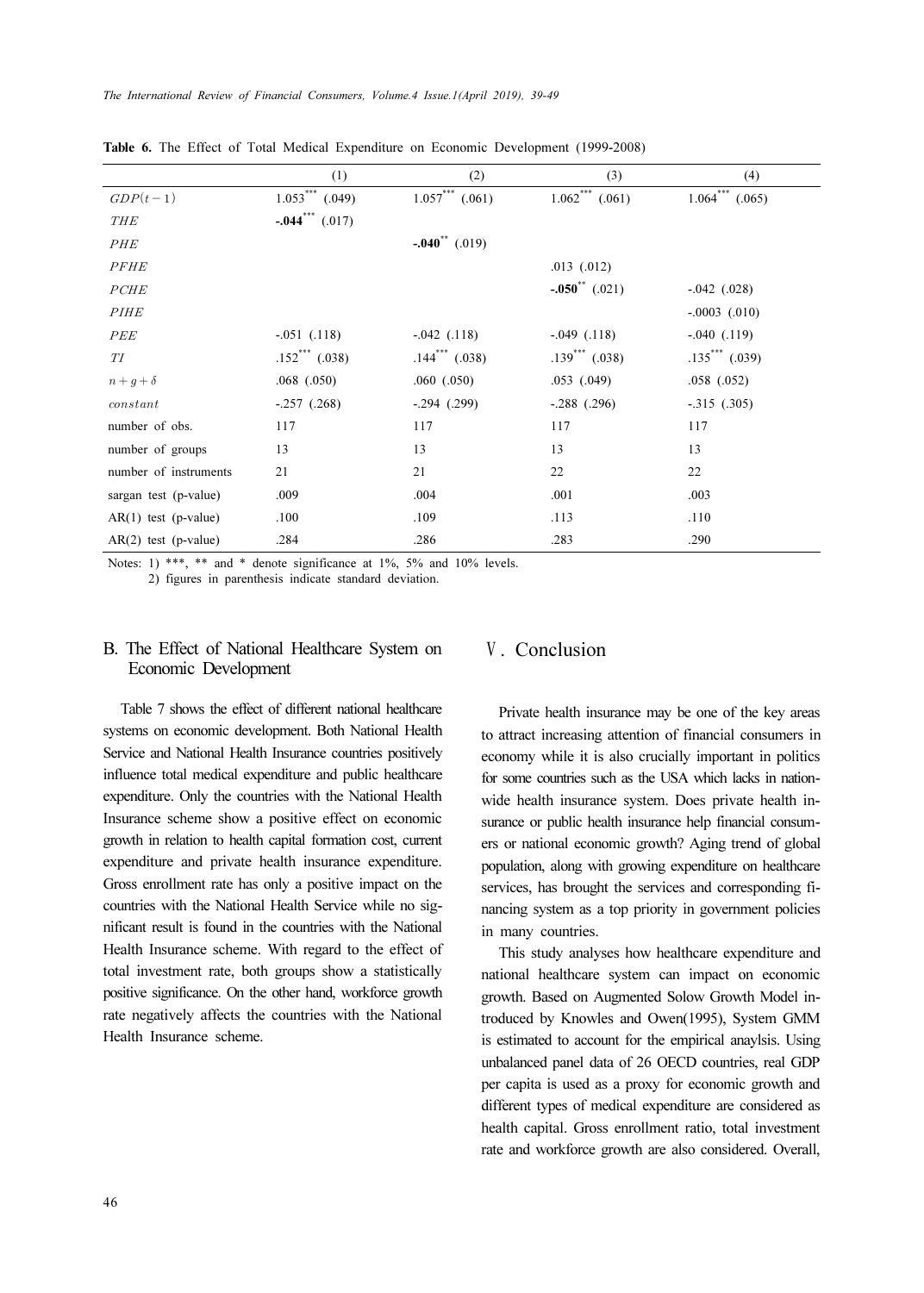|                        | (1)                            | (2)                            | (3)                            | (4)                             |
|------------------------|--------------------------------|--------------------------------|--------------------------------|---------------------------------|
| <b>NHS</b>             |                                |                                |                                |                                 |
| $GDP(t-1)$             | $.889***$ $(.032)$             | $.894$ <sup>***</sup> $(.033)$ | $1.036$ *** $(.030)$           | $1.129$ <sup>***</sup> (.035)   |
| THE                    | $.020^*$ (.011)                |                                |                                |                                 |
| <b>PHE</b>             |                                | $.018^*$ (.011)                |                                |                                 |
| PFHE                   |                                |                                | $-0.042$ $(.112)$              |                                 |
| PCHE                   |                                |                                | $-.034$ $(011)$                | $-.060$ <sup>***</sup> $(.012)$ |
| <b>PIHE</b>            |                                |                                |                                | $-.012$ *** (.004)              |
| PEE                    | $.183$ <sup>***</sup> (.032)   | $.191$ <sup>***</sup> (.032)   | $.147$ (.030)                  | $.151$ *** (.047)               |
| TI                     | $.064$ <sup>***</sup> $(.014)$ | $.064$ <sup>***</sup> $(.014)$ | $.052$ <sup>***</sup> (.013)   | $.038^{**}$ (.015)              |
| $n+g+\delta$           | $-.110$ <sup>***</sup> (.030)  | $-.121$ <sup>***</sup> (.030)  | $-.131$ *** $(.034)$           | $-.055$ $(.052)$                |
| constant               | .096(.111)                     | .072(.108)                     | $-.324$ *** (.101)             | $-.711$ <sup>***</sup> $(.148)$ |
| number of obs.         | 246                            | 246                            | 200                            | 130                             |
| number of groups       | 10                             | 10                             | 9                              | 9                               |
| number of instruments  | 85                             | 110                            | 60                             | 60                              |
| Sargan test (p-value)  | .000                           | .000                           | .000                           | .001                            |
| $AR(1)$ test (p-value) | .022                           | .016                           | .034                           | .068                            |
| $AR(2)$ test (p-value) | .206                           | .184                           | .952                           | .672                            |
| NHI                    |                                |                                |                                |                                 |
| $GDP(t-1)$             | $.921$ *** $(.013)$            | $.908$ <sup>***</sup> $(.015)$ | $.909$ <sup>***</sup> $(.017)$ | $.862$ <sup>***</sup> $(.040)$  |
| THE                    | .026*** $(.005)$               |                                |                                |                                 |
| PHE                    |                                | $.023$ <sup>***</sup> (.005)   |                                |                                 |
| <b>PFHE</b>            |                                |                                | $.188^*$ (.106)                |                                 |
| PCHE                   |                                |                                | $.028$ *** (.006)              | $.025$ *** (.008)               |
| <b>PIHE</b>            |                                |                                |                                | $.010^*$ (.006)                 |
| $PEE$                  | .030 (.040)                    | .055(.045)                     | $.117^*$ (.065)                | $-.081$ $(.066)$                |
| TI                     | $.105***$ $(.011)$             | $.107***$ $(.011)$             | $.123$ *** $(.014)$            | $.106***$ (.014)                |
| $n+g+\delta$           | $-.053$ $(.030)$               | $-.032$ $(.031)$               | $-.023$ $(.033)$               | $-.132$ <sup>***</sup> (.037)   |
| constant               | .130(.091)                     | .122 (.098)                    | $-.038$ $(.141)$               | $.676^{***}$ (.232)             |
| number of obs.         | 371                            | 348                            | 272                            | 217                             |
| number of groups       | 16                             | 16                             | 14                             | 14                              |
| number of instruments  | 59                             | 59                             | 60                             | 60                              |
| Sargan test (p-value)  | .000                           | .000                           | .000                           | .001                            |
| $AR(1)$ test (p-value) | .025                           | .028                           | .045                           | .048                            |
| $AR(2)$ test (p-value) | .830                           | .719                           | .489                           | .989                            |

Table 7. The Effect of National Healthcare System on Economic Development

Notes: 1) \*\*\*, \*\* and \* denote significance at 1%, 5% and 10% levels.

2) figures in parenthesis indicate standard deviation.

medical spending proves a positive impact on economic development. During the period of 1980 and 2008, total medical expenditure, public health expenditure and current medical expenditure evidence a positive effect on economy, whereas health capital formation cost generates a

negative effect on the growth. This can be surmised that the effect of healthcare infrastructure is not immediately reflected in the corresponding year. The effect of private health insurance expenditure shows no statistically significance.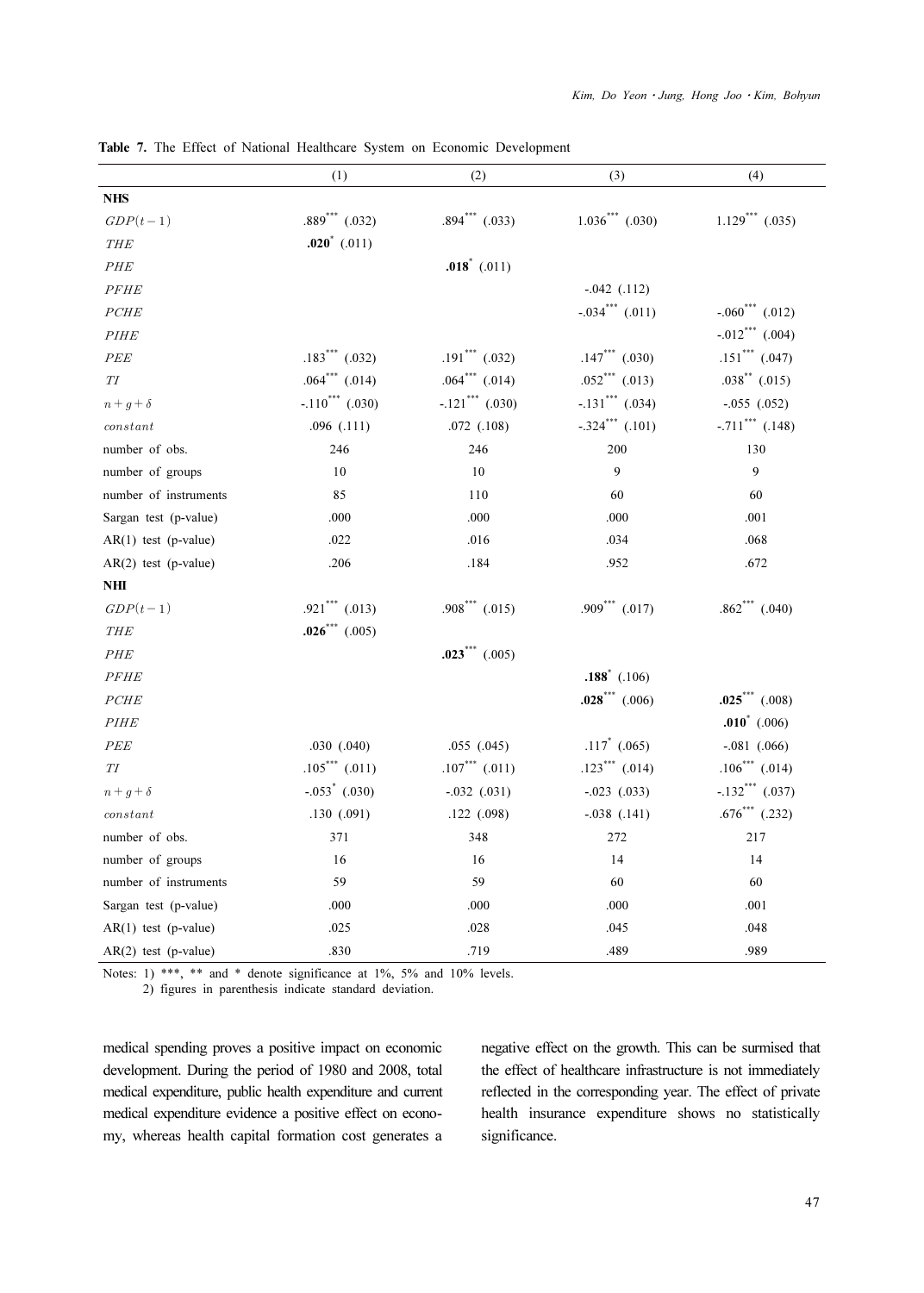Balanced panel data between 1999 and 2008 is also examined. Unlike the previous result, total medical expenditure, public health expenditure and current medical expenditure negatively affect economic development, Also, no significant effect on economy is found in relation to capital formation cost and private health insurance expenditure. This implies the sharp rise of medical expenditure after 2000s has a negative impact on economic growth.

The effect of national healthcare system is explored. Both National Health Service and National Health Insurance groups suggest a positive relationship with economy in terms of total medical expenditure and public health expenditure. However, current health expenditure and private health insurance expenditure positively affect the National Health Insurance countries while negatively the National Health Service countries.

To summarise, the empirical findings imply that financial consumption of private health insurance can influence overall economic growth rate, depending upon which healthcare systems countries have. Future research may be covering updated dataset or analytical tools with innovative technology in health care management and financing.

# References

- Arellano, M., & Bond, S.R.(1991). Some of tests of specification for panel data: Monte Carlo evidence and an application to employment equation. Review of Economic Studies, 58, 277-297.
- Arellano, M., & Bover, O.(1995). Another look at the instrumental variables estimation of error-components models. Journal of Econometrics, 68, 29-51.
- Barro, R.J., & Sala-i-Martin, X.(1995). Economic Growth. New York: McGraw Hill.
- Barro, R.J.(1997). Determinants of Economic Growth: A cross-country empirical study. Cambridge Massachusetts: The MIT Press.
- Bhargava, A., Jamison, D. T., Lau, L. J., & Murray, C. J.(2001). Modeling the effects of health on economic growth. Journal of Health Economics, 20, 423-440.
- Bloom, D.E., & Canning, D.(2000). The health and wealth of nations. Science, 287(5456), 1207-1209.
- Bloom, D.E., Canning, D., & Sevilla, J.(2001). The Effect of Health on economic growth: theory and evidence. NBER Working Paper, No. 8587.
- Commission on Macroeconomics and Health(2001). Macroeconomics and Health: investing in health for economic development. Geneva: World Health Organization.
- Gemmell, N.(1996). Evaluating the impacts of human capital stocks and accumulation on economic growth: some new evidence. Oxford Bulletin of Economics and Statistics, 58, 9-28.
- Gruber, J., & Simon, K.(2008). Crowd-out ten years later: have recent public insurance expansions crowded out private health insurance? Journal of Health Economics, 27, 201-217.
- Gyimah-Brempong, K., & Wilson, M.(2004). Health human capital and economic growth in Sub-Saharan African and OECD countries. The Quarterly Review of Economics and Finance, 44(2), 296-320.
- Hartwig, J.(2010). Is health capital formation good for long-term economic growth? - panel Grangercausality evidence for OECD countries. Journal of Macroeconomics, 32, 314-325.
- Henderson, J.W.(2009). Health Economics and Policy. Mason :Cenage Learning
- Heshimati, A.(2001). On the causality between GDP and health care expenditure in augmented Solow growth model. Stockholm School of Economics Working Paper in Economic and Finance, 423.
- Hsiao, W.C.(1986). Analysis of panel data. Cambridge: Cambridge of University Press.
- Hsiao, W.C.(2000). What should macroecoonomicsts know about health care policy? A Primer (IMF Working Paper No.136). Retrieved from http://www.imf.org /external/pubs/ft/wp/2000/wp00136.pdf
- Jamison, D. T., Lau, L. J., & Wang, J.(2005). Health's contribution to economic growth in an environment of partially endogenous technical progress In: López-Casanovas, G., Rivera, B., & Currais, L. (2005). Health and Economic Growth: Findings and Policy Implications. Cambridge:MIT Press, 67-91.
- Jung, H. J., Jung, H.S., & Choi, M.(2000). An empirical study on the relationship among GNP, Savings and Insurance. Korea Insurance Journal, 56, 91-116.
- Kim, B.W., Yun, Bj., Yun, C.G., Lee, J.H., Gang, S.M., Kim, S.W., Park, G.S., ... Yoo, J.Y.(2012). Theory